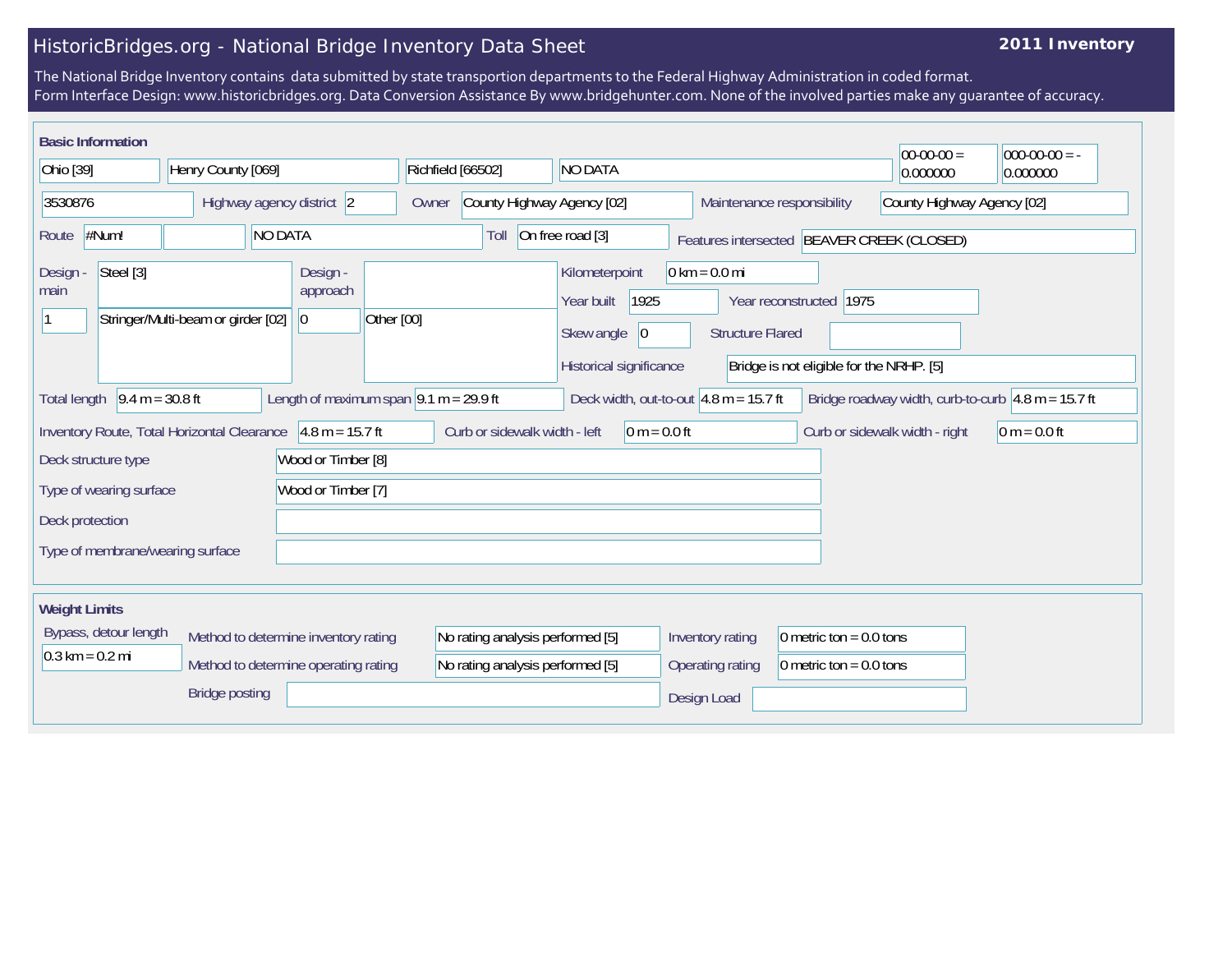| <b>Functional Details</b>                                                                                              |                                                                                                |  |  |  |  |  |
|------------------------------------------------------------------------------------------------------------------------|------------------------------------------------------------------------------------------------|--|--|--|--|--|
| Average daily truck traffi   0<br>Average Daily Traffic<br>20                                                          | 2027<br>Year   1971<br>28<br>Future average daily traffic<br>%<br>Year                         |  |  |  |  |  |
| Road classification<br>Local (Rural) [09]                                                                              | Approach roadway width<br>$3 m = 9.8 ft$<br>Lanes on structure  1                              |  |  |  |  |  |
| Type of service on bridge Highway [1]<br>Direction of traffic One lane bridge for 2 - way traffic [3]<br>Bridge median |                                                                                                |  |  |  |  |  |
| Parallel structure designation<br>No parallel structure exists. [N]                                                    |                                                                                                |  |  |  |  |  |
| Type of service under bridge<br>Waterway [5]                                                                           | Navigation control<br>$ 0\rangle$<br>Not applicable, no waterway. [N]<br>Lanes under structure |  |  |  |  |  |
| $0 = N/A$<br>Navigation vertical clearanc                                                                              | Navigation horizontal clearance $ 0 = N/A$                                                     |  |  |  |  |  |
| Minimum navigation vertical clearance, vertical lift bridge                                                            | Minimum vertical clearance over bridge roadway<br>$99.99 m = 328.1 ft$                         |  |  |  |  |  |
| Minimum lateral underclearance reference feature Feature not a highway or railroad [N]                                 |                                                                                                |  |  |  |  |  |
| Minimum lateral underclearance on right $0 = N/A$                                                                      | Minimum lateral underclearance on left $0 = N/A$                                               |  |  |  |  |  |
| Minimum Vertical Underclearance $ 0 = N/A$                                                                             | Minimum vertical underclearance reference feature Feature not a highway or railroad [N]        |  |  |  |  |  |
| Appraisal ratings - underclearances N/A [N]                                                                            |                                                                                                |  |  |  |  |  |
|                                                                                                                        |                                                                                                |  |  |  |  |  |
| <b>Repair and Replacement Plans</b>                                                                                    |                                                                                                |  |  |  |  |  |
| Type of work to be performed                                                                                           | Work to be done by owner's forces [2]<br>Work done by                                          |  |  |  |  |  |
| Replacement of bridge or other structure because<br>of substandard load carrying capacity or substantial               | Bridge improvement cost<br>\$33,000<br>\$3,000<br>Roadway improvement cost                     |  |  |  |  |  |
| bridge roadway geometry. [31]                                                                                          | $15.2 m = 49.9 ft$<br>Length of structure improvement<br>Total project cost<br>\$36,000        |  |  |  |  |  |
|                                                                                                                        | Year of improvement cost estimate<br>2003                                                      |  |  |  |  |  |
|                                                                                                                        | Border bridge - state<br>Border bridge - percent responsibility of other state                 |  |  |  |  |  |
|                                                                                                                        | Border bridge - structure number                                                               |  |  |  |  |  |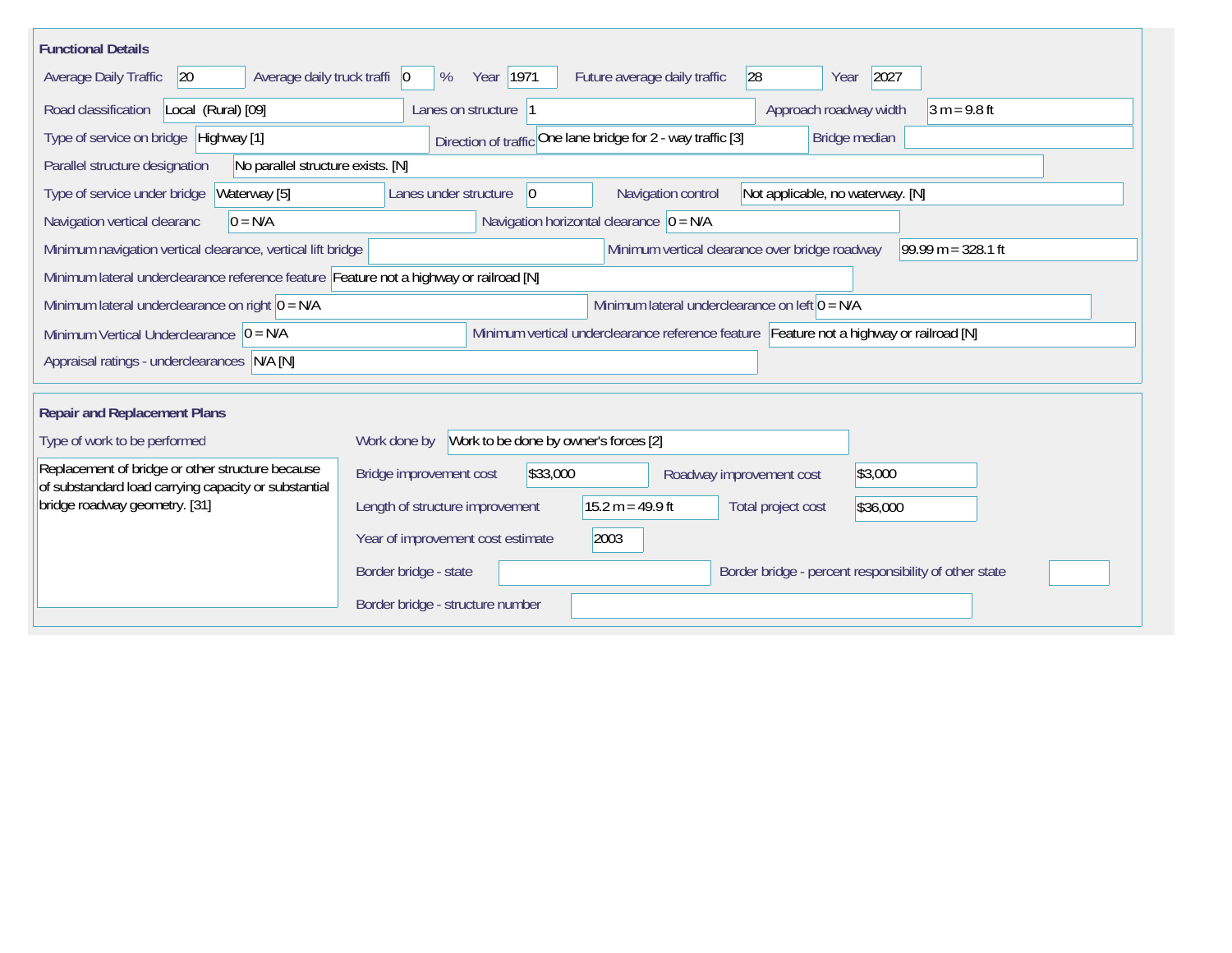| <b>Inspection and Sufficiency</b>                                          |                                       |                                                                                            |                                                                                                                         |  |  |  |  |  |
|----------------------------------------------------------------------------|---------------------------------------|--------------------------------------------------------------------------------------------|-------------------------------------------------------------------------------------------------------------------------|--|--|--|--|--|
| Structure status                                                           | Bridge closed to all traffic [K]      | Appraisal ratings -<br>structural                                                          |                                                                                                                         |  |  |  |  |  |
| Condition ratings - superstructur                                          | Critical [2]                          | Appraisal ratings -<br>roadway alignment                                                   | Somewhat better than minimum adequacy to tolerate being left in place as<br>is [5]                                      |  |  |  |  |  |
| Condition ratings - substructure                                           | Critical [2]                          | Appraisal ratings -                                                                        | Equal to present desirable criteria [8]                                                                                 |  |  |  |  |  |
| Condition ratings - deck                                                   |                                       | deck geometry                                                                              |                                                                                                                         |  |  |  |  |  |
| Scour                                                                      |                                       | Bridge foundations determined to be stable for assessed or calculated scour condition. [5] |                                                                                                                         |  |  |  |  |  |
| Channel and channel protection                                             | channel. [5]                          |                                                                                            | Bank protection is being eroded. River control devices and/or embankment have major damage. Trees and rush restrict the |  |  |  |  |  |
| Appraisal ratings - water adequacy                                         | Equal to present minimum criteria [6] |                                                                                            | Structurally deficient [1]<br>Status evaluation                                                                         |  |  |  |  |  |
| Pier or abutment protection                                                |                                       |                                                                                            | 26.2<br>Sufficiency rating                                                                                              |  |  |  |  |  |
| Not applicable. Used if structure is not a culvert. [N]<br><b>Culverts</b> |                                       |                                                                                            |                                                                                                                         |  |  |  |  |  |
| Traffic safety features - railings                                         |                                       |                                                                                            |                                                                                                                         |  |  |  |  |  |
| Traffic safety features - transitions                                      |                                       |                                                                                            |                                                                                                                         |  |  |  |  |  |
| Traffic safety features - approach guardrail                               |                                       |                                                                                            |                                                                                                                         |  |  |  |  |  |
| Traffic safety features - approach guardrail ends                          |                                       |                                                                                            |                                                                                                                         |  |  |  |  |  |
| Inspection date<br>June 2010 [0610]                                        | Designated inspection frequency       | 12                                                                                         | <b>Months</b>                                                                                                           |  |  |  |  |  |
| Underwater inspection                                                      | Not needed [N]                        | Underwater inspection date                                                                 |                                                                                                                         |  |  |  |  |  |
| Fracture critical inspection                                               | Not needed [N]                        | Fracture critical inspection date                                                          |                                                                                                                         |  |  |  |  |  |
| Other special inspection                                                   | Not needed [N]                        | Other special inspection date                                                              |                                                                                                                         |  |  |  |  |  |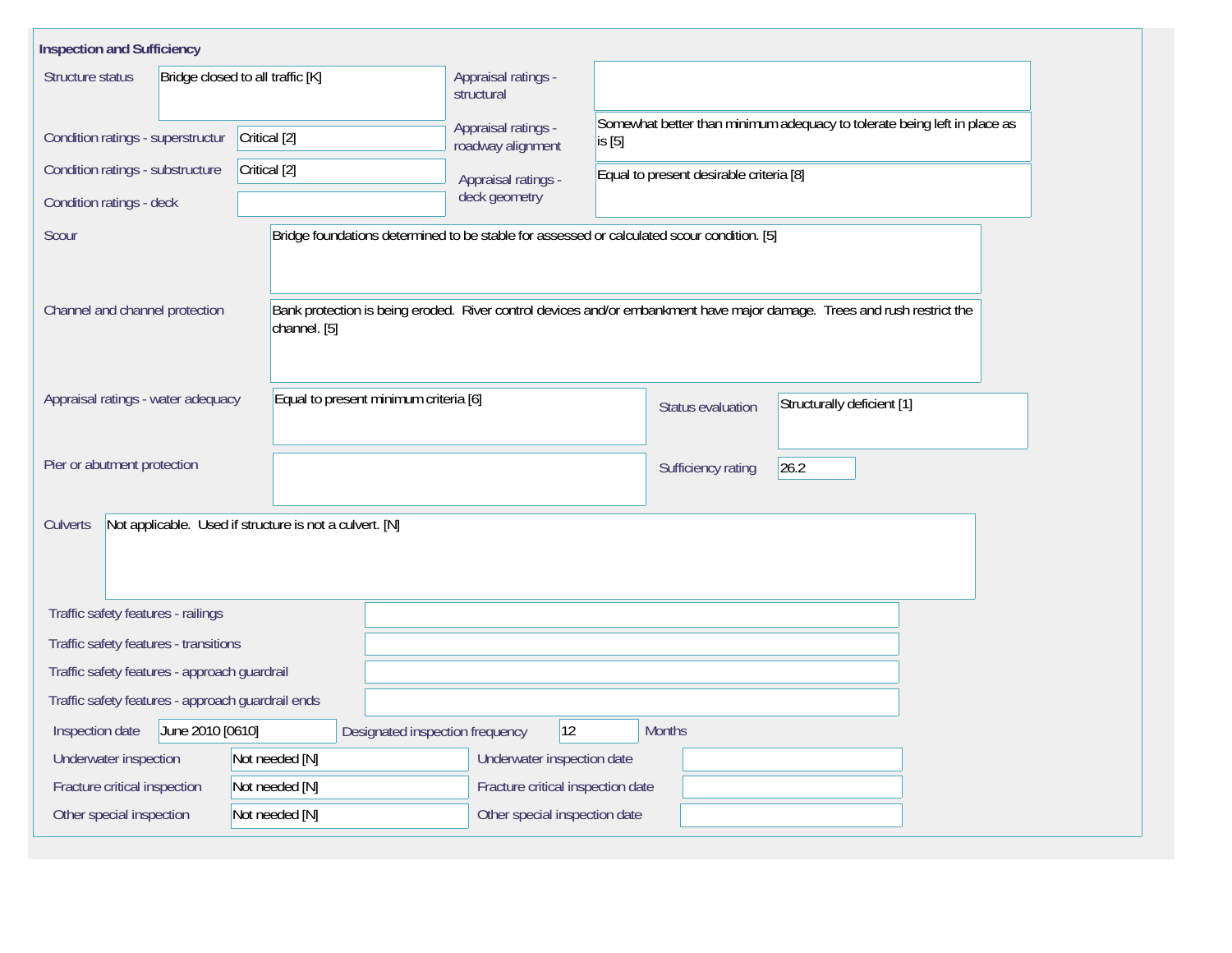| Unit of Measure: English<br>Structure File Number 3530876<br>Sufficiency Rating: 26.2 SD                                                                                           |                                       |                                                    | <b>Bridge Inventory Information</b><br>Inventory Bridge Number: HEN 000H1 0290<br><b>ON BEAVER CREEK (CLOSED)</b> |                                                                                              |                                   | Report Date 01/08/2014 BM-191 Page: 1 of 2<br>BR. Type STEEL / BEAM / SIMPLE SPAN<br>Date of Last Inventory Update: 06/08/2012 |
|------------------------------------------------------------------------------------------------------------------------------------------------------------------------------------|---------------------------------------|----------------------------------------------------|-------------------------------------------------------------------------------------------------------------------|----------------------------------------------------------------------------------------------|-----------------------------------|--------------------------------------------------------------------------------------------------------------------------------|
| District: 02<br>(2)FIPS Code: RICHFIELD TWP<br>(9) Direction of Traffic: ONE LANE FOR 2-WAY TRAFFIC (10) Temporary: N<br>(95) Insp: COUNTY (96) Maint: COUNTY (97) Routine: COUNTY |                                       | County HENRY                                       | (11) Truck Network: N                                                                                             | (101) Location: NO DATA<br>(103) Route On Bridge: TOWNSHIP<br>(100) Type Serv: (On): HIGHWAY |                                   | (102) Facility Carried: NO DATA<br>(104) Route Under Bridge: NON-HIGHWAY<br>$(12)$ Parallel: N<br>(Under): WATERWAY            |
|                                                                                                                                                                                    | <b>Inventory Route Data</b>           |                                                    | (63) Main Spans Number: 1                                                                                         | Type: STEEL / BEAM / SIMPLE SPAN                                                             |                                   |                                                                                                                                |
| (3) Route On/Under: ON                                                                                                                                                             |                                       |                                                    | Hwy Sys: COUNTY/TOWNSHIP HIGHWAY Approach Spans Number: 0                                                         | Type: NONE / NONE / NONE                                                                     |                                   |                                                                                                                                |
| Route No.: 000H1<br>Dir:                                                                                                                                                           | Des: MAINLINE                         | Pref:                                              | Total Spans: 1                                                                                                    | (65) Max Span: 30 Ft                                                                         |                                   | (66) Overall Leng: 31 Ft                                                                                                       |
| (4) Feature Intersected: BEAVER CREEK (CLOSED)                                                                                                                                     |                                       |                                                    | (70) Substructure                                                                                                 | (71) Foundation and Scour Information                                                        |                                   |                                                                                                                                |
| (5) County: HEN<br>Mileage: 0290                                                                                                                                                   | Special Desig:                        |                                                    | Abut-Rear Matl: STEEL AND CONCRETE Type: GRAVITY                                                                  |                                                                                              |                                   | Fnd: UNKNOWN (OR OLDER BRIDGE BEING ADDED)                                                                                     |
| (6) Avg. Daily Traffic(ADT): 20                                                                                                                                                    | (7) ADT Year: 1971                    |                                                    | Abut-Fwd Matl: STEEL AND CONCRETE Type: GRAVITY                                                                   |                                                                                              |                                   | Fnd: UNKNOWN (OR OLDER BRIDGE BEING ADDED)                                                                                     |
| $(14)$ NHS: NO - X<br>$(8)$ Truck Traf: $0$                                                                                                                                        | $(15)$ Corridor: N                    |                                                    | Pier-Pred Matl: NONE                                                                                              | Type: <b>NONE</b>                                                                            |                                   | Fnd: UNKNOWN (OR OLDER BRIDGE BEING ADDED)                                                                                     |
| (16) Functional Class: LOCAL ROAD-RURAL                                                                                                                                            |                                       | (19) Strahnt: Not Applicable Pier-Other Matl: NONE |                                                                                                                   | Type: NONE                                                                                   |                                   | Fnd: UNKNOWN (OR OLDER BRIDGE BEING ADDED)                                                                                     |
|                                                                                                                                                                                    | <b>Intersected Route Data</b>         |                                                    | Pier-Other Matl: NONE                                                                                             | Type: NONE                                                                                   |                                   | Fnd: UNKNOWN (OR OLDER BRIDGE BEING ADDED)                                                                                     |
| (22) Route On/Under:                                                                                                                                                               | Hwy Sys:                              |                                                    | No of Piers Predominate: NN                                                                                       | Other: NN                                                                                    |                                   | Other: NN                                                                                                                      |
| Route No.:<br>Dir:                                                                                                                                                                 | Des:                                  | Pref:                                              | (86) Stream Velocity: 000.0                                                                                       | (74) Scour: STABLE: SCOUR WITHIN LIMITS OF FOOT/PILE                                         |                                   |                                                                                                                                |
| (23) Feature Intersected:                                                                                                                                                          |                                       |                                                    | 189) Dive: N Freq: 0                                                                                              | Probe: Y Freq: 12                                                                            |                                   | (75) Chan Prot: OTHER-GRASS, BUSHES & TREES                                                                                    |
| (24) County:<br>Mileage:                                                                                                                                                           | Special Desig:                        |                                                    | 189) Date of last Dive Insp:                                                                                      | (152) Drainage Area: 016 Sq Mi                                                               |                                   |                                                                                                                                |
| (25) Avg. Daily Traffic(ADT): 0                                                                                                                                                    | (26) ADT Year:                        |                                                    |                                                                                                                   |                                                                                              | <b>Clearance Under the Bridge</b> |                                                                                                                                |
| (27) Truck Traf: 0<br>(28) NHS: -                                                                                                                                                  | (29) Corridor:                        |                                                    | (156) Min. Horiz Under Clear:                                                                                     | <b>NC: 0.0 Ft</b>                                                                            |                                   | Card: 0.0 Ft                                                                                                                   |
| (30) Functional Class:                                                                                                                                                             |                                       | (36) Strahnt: Not Applicable $\sqrt{ }$            | 157) Prac Max Vrt Under Clear:                                                                                    | $0.0$ Ft                                                                                     |                                   |                                                                                                                                |
|                                                                                                                                                                                    | <b>Clearance On the Bridge</b>        |                                                    | (77) Min Vert Under Clear:                                                                                        | <b>NC: 0.0 Ft</b>                                                                            |                                   | Card: 0.0 Ft                                                                                                                   |
| (154) Min Hriz on Bridge:                                                                                                                                                          | <b>NC: 0.0 Ft</b>                     | Card: 15.8 Ft                                      | (78) Min Lat Under Clear:                                                                                         | NC: 0.0 / 0.0 Ft                                                                             |                                   | Card: 0.0 / 0.0 Ft                                                                                                             |
| (155) Prac Max Vert On Brg:                                                                                                                                                        | 9999.9 Ft                             |                                                    | <b>Load Rating Information</b>                                                                                    |                                                                                              |                                   | (88-89) Appraisal                                                                                                              |
| (67) Min Vrt Clr On Brg:                                                                                                                                                           | <b>NC: 0.0 Ft</b>                     | Card: 9999.9 Ft                                    | (48) Design Load: UNKNOWN [DEFAULT]                                                                               |                                                                                              | (Including calculated Items)      |                                                                                                                                |
| (80) Min Latl Clr:                                                                                                                                                                 | NC: 0.0 / 0.0 Ft                      | Card: 0.0 / 0.0 Ft                                 | (83) Operating: 0 Ton                                                                                             |                                                                                              |                                   |                                                                                                                                |
| (81) Vrt Clr Lft:                                                                                                                                                                  | $0.0$ Ft                              |                                                    | Inventory: 0 Ton                                                                                                  |                                                                                              |                                   |                                                                                                                                |
|                                                                                                                                                                                    | <b>Structure Information</b>          |                                                    | Ohio Percent of Legal Load 0                                                                                      |                                                                                              | (88) Waterway Adequacy 6          |                                                                                                                                |
| (38) Bypass Length: 02 Miles                                                                                                                                                       |                                       |                                                    | Year of Rating: 1993                                                                                              |                                                                                              | (89) Approach Alignment 5         |                                                                                                                                |
| (39) Latitude: 41 Deg 16.6 Min                                                                                                                                                     | Longitude: 83 Deg 54.3 Min            |                                                    |                                                                                                                   |                                                                                              |                                   |                                                                                                                                |
| (40) Toll: ON FREE ROAD                                                                                                                                                            |                                       |                                                    | (84) Analysis: ENGINEERING JUDGEMENT [DEFAULT]                                                                    |                                                                                              | Calc Gen Appraisal: 0             |                                                                                                                                |
| (41) Date Built: 07/01/1925                                                                                                                                                        | (42) Major Rehabilitation: 01/01/1975 |                                                    | (85) Rate Soft: NO SOFTWARE USED Analyzed by:                                                                     |                                                                                              | Calc Deck Geometry: 8             |                                                                                                                                |
| (43)  No. Lanes On: <b>1</b>                                                                                                                                                       | No. Lanes Under: 0                    |                                                    | Analysis on Bars: NOT ON BARS [DEFAULT]                                                                           |                                                                                              | Calc Underclearance: N            |                                                                                                                                |
| (44) Horiz Curve: Deg. Min.                                                                                                                                                        | $(45)$ Skew: 0 Deg                    |                                                    |                                                                                                                   |                                                                                              | <b>Approach Information</b>       |                                                                                                                                |
| (49) App. Rdw Width: 10 Ft                                                                                                                                                         | (50) Brg. Rdw Width: 15.8 Ft          |                                                    | (109) Approach Guardrail: NONE                                                                                    |                                                                                              |                                   |                                                                                                                                |
| (51) Deck Width: 15.8 Ft                                                                                                                                                           | Deck Area: 495 Sq. Ft                 |                                                    | 110) Approach Pavement: GRAVEL                                                                                    |                                                                                              | (111) Grade: POOR                 |                                                                                                                                |
| (52) Median Type: NONE / NON BARRIE / NO JOINT                                                                                                                                     |                                       |                                                    |                                                                                                                   |                                                                                              | <b>Culvert Information</b>        |                                                                                                                                |
| (53) Bridge Median: NO MEDIAN                                                                                                                                                      |                                       |                                                    | (131) Culvert Type: NONE/NOT APPLICBLE                                                                            |                                                                                              | (127) Length: 0.0 Ft              |                                                                                                                                |
| (54) Sidewalks:                                                                                                                                                                    | (left) 0 Ft                           | (right) 0 Ft                                       | 129) Depth of Fill: 0.0 Ft                                                                                        |                                                                                              | (130) Headwalls: <b>NONE</b>      |                                                                                                                                |
| (55) Type Curb or Sidewalks:                                                                                                                                                       |                                       |                                                    |                                                                                                                   |                                                                                              | <b>General Information</b>        |                                                                                                                                |
| (Left) Matl: <b>NONE</b>                                                                                                                                                           | Type: NONE                            |                                                    | (121) Main Member ROLLED STEEL                                                                                    |                                                                                              |                                   | (122) Moment Plate: NONE                                                                                                       |
| (Right) Matl: <b>NONE</b>                                                                                                                                                          | Type: NONE                            |                                                    | 169) Expansion Joint: NONE                                                                                        |                                                                                              |                                   |                                                                                                                                |
| (56) Flared: N                                                                                                                                                                     | (57) Composite:                       |                                                    | 124) Bearing Devices: SLIDING (BRONZE)/NONE                                                                       |                                                                                              |                                   |                                                                                                                                |
|                                                                                                                                                                                    |                                       |                                                    | 126) Navigation: Control-X                                                                                        | Vert Clr: 0.0 Ft                                                                             |                                   | Horiz Clear:: 0.0 Ft                                                                                                           |
| (58) Railing: OTHER                                                                                                                                                                |                                       |                                                    | 193) Spec Insp: N                                                                                                 | Freq: $0$                                                                                    |                                   | Date:                                                                                                                          |
| (59) Deck Drainage: OVER THE SIDE (W/O DRIP STRIP)<br>(60) Deck Type: TIMBER PLANK                                                                                                 |                                       |                                                    | 188) Fracture Critical Insp: N                                                                                    | Freq: $0$                                                                                    |                                   | Date:                                                                                                                          |
|                                                                                                                                                                                    |                                       |                                                    | 138) Long Member: NOT APPLICABLE                                                                                  |                                                                                              |                                   | (135) Hinges: NOT APPLICABLE                                                                                                   |
| (61) Deck Protection: External: NONE                                                                                                                                               |                                       |                                                    | 141) Structural Steel Memb: UNKNOWN                                                                               |                                                                                              |                                   | (139) Framing: NONE                                                                                                            |
| Internal: NONE                                                                                                                                                                     |                                       |                                                    |                                                                                                                   |                                                                                              |                                   | Railing: UNKNOWN                                                                                                               |
| (62) Wearing Surface: TIMBER                                                                                                                                                       |                                       |                                                    | Pay Wt: 0 pounds                                                                                                  | Prime Loc: UNKNOWN                                                                           |                                   | Paint: OTHER                                                                                                                   |
| (119) Date of Wearing Surface:<br>Thickness: 0.0 in                                                                                                                                |                                       |                                                    | <b>Bridge Dedicated Name:</b>                                                                                     |                                                                                              |                                   |                                                                                                                                |
| Slope Protection: NONE-NATURAL PROTECTION(GRASS, BUSHES)                                                                                                                           |                                       |                                                    |                                                                                                                   |                                                                                              |                                   |                                                                                                                                |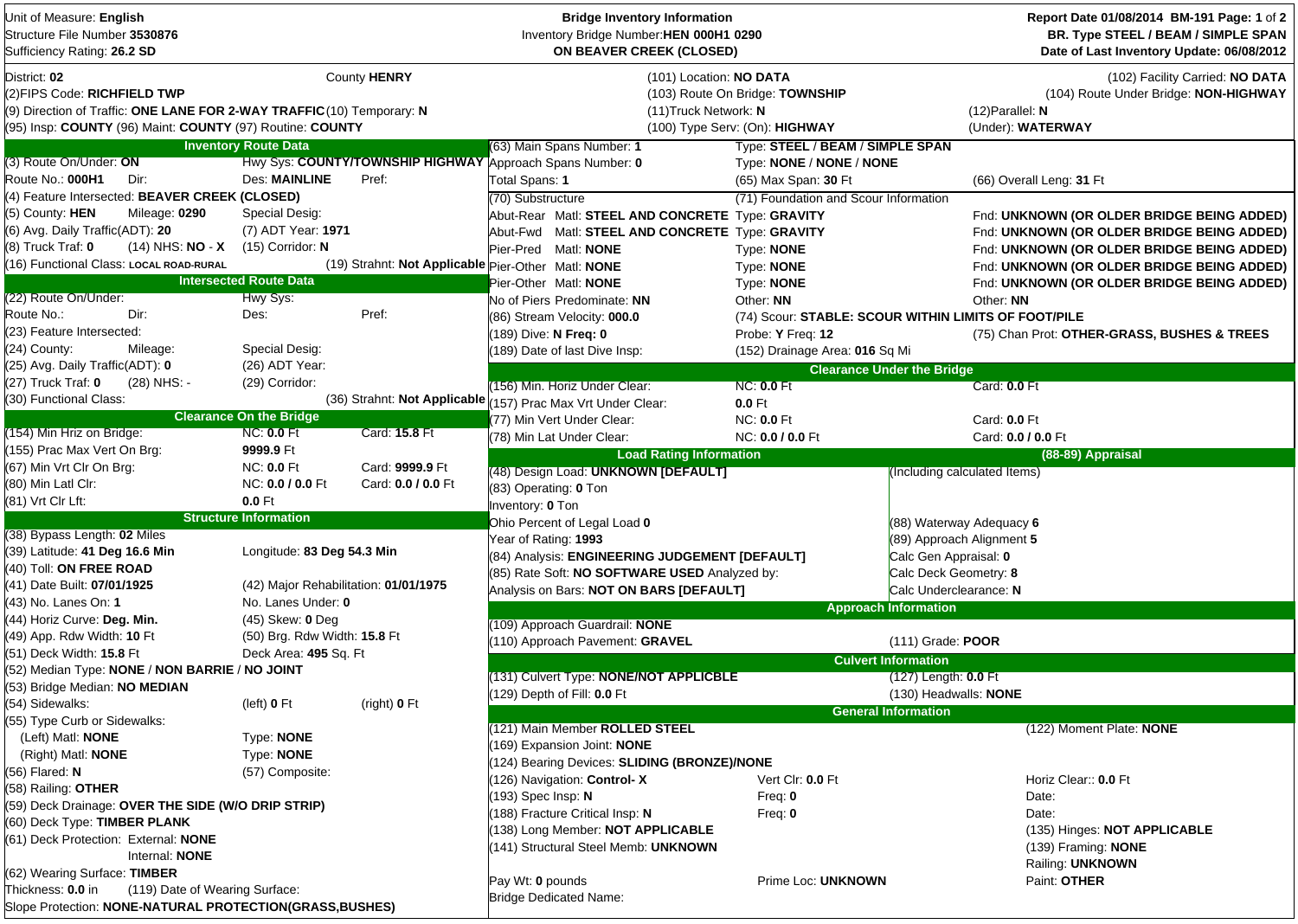| Unit of Measure: English<br>Structure File Number 3530876<br>Sufficiency Rating: 26.2 SD                                                                                                                                                                                    |                         |                                        |                               |                                                                                             | <b>Bridge Inventory Information</b><br>Inventory Bridge Number: HEN 000H1 0290<br>ON BEAVER CREEK (CLOSED)                                                                                        |                                                                      |                                   | Report Date 01/08/2014 BM-191 Page: 2 of 2<br><b>BR. Type STEEL/BEAM/SIMPLE SPAN</b><br>Date of Last Inventory Update: 06/08/2012 |
|-----------------------------------------------------------------------------------------------------------------------------------------------------------------------------------------------------------------------------------------------------------------------------|-------------------------|----------------------------------------|-------------------------------|---------------------------------------------------------------------------------------------|---------------------------------------------------------------------------------------------------------------------------------------------------------------------------------------------------|----------------------------------------------------------------------|-----------------------------------|-----------------------------------------------------------------------------------------------------------------------------------|
|                                                                                                                                                                                                                                                                             |                         | <b>General Information (Continued)</b> |                               |                                                                                             |                                                                                                                                                                                                   |                                                                      | <b>Original Plans Information</b> |                                                                                                                                   |
| (---) Hist Significance: NOT HISTORIC<br>(---) Hist Builder: NONE N/A<br>(69) Hist Type: NONE N/A<br>(161) Special Features (see below):<br>(105) Border Bridge State: Resp % (106) SFN:<br>(90) Type Work: 31 - BRG/STR REPL--SUBSTD LD CAP OR RDW GEOM<br>(90) Length: Ft |                         | <b>Proposed Improvements</b>           | Hist Build Year: 1925         | $(69)$ NBIS: Y<br><b>Programming Info</b><br>PID Number:<br><b>PID Status:</b><br>PID Date: | (142) Fabricator:<br>(143) Contractor:<br>(144) Ohio Original Construction Project No.:<br>(---) Microfilm Reel:<br>(151) Standard Drawing:<br>Aperture Cards: Orig: N Repair: N Fabr: N<br>.1020 | Plan Information Available: 1PLAN INFORMATION AVAILABLE<br>$2.7$ MMM | (153) Repair Projects<br>3.       |                                                                                                                                   |
| (90) Bridge Cost (\$1000s): 0                                                                                                                                                                                                                                               |                         |                                        |                               |                                                                                             |                                                                                                                                                                                                   | 5.                                                                   | 6.                                |                                                                                                                                   |
| (90) Roadway Cost (\$1000s): 0                                                                                                                                                                                                                                              |                         |                                        |                               |                                                                                             |                                                                                                                                                                                                   | 8.                                                                   | 9.                                |                                                                                                                                   |
| (90) Total Project Cost (\$1000s): 0<br>(91) Future ADT (On Bridge): 0                                                                                                                                                                                                      |                         | (90) Year:                             | (92) Year of Future ADT: 2033 |                                                                                             | 10.                                                                                                                                                                                               |                                                                      |                                   |                                                                                                                                   |
| <b>Inspection Summary</b>                                                                                                                                                                                                                                                   |                         |                                        | (I-69) Survey Items           |                                                                                             |                                                                                                                                                                                                   | <b>Utilities</b>                                                     |                                   | <b>Special Features</b>                                                                                                           |
| $(I-8)$ Deck:                                                                                                                                                                                                                                                               | $\overline{\mathbf{0}}$ | Railings:                              |                               | 0 DOES NOT MEET CURRENT STANDARDS (46) Electric:                                            |                                                                                                                                                                                                   | U                                                                    | (161) Lighting:                   | N                                                                                                                                 |
| (I-32) Superstructure:                                                                                                                                                                                                                                                      | 0                       | Transitions:                           |                               | <b>0 DOES NOT MEET CURRENT STANDARDS</b>                                                    | Gas:                                                                                                                                                                                              | U                                                                    | Fencing:                          | N                                                                                                                                 |
| (I-42) Substructure:                                                                                                                                                                                                                                                        | $\mathbf{2}$            | Guardrail:                             |                               | 0 DOES NOT MEET CURRENT STANDARDS                                                           | Sanitary Sewer:                                                                                                                                                                                   | U                                                                    | Glare-Screen:                     | N                                                                                                                                 |
| (I-50) Culvert:                                                                                                                                                                                                                                                             |                         | Rail Ends:                             |                               | 0 DOES NOT MEET CURRENT STANDARDS                                                           | Telephone:                                                                                                                                                                                        | U                                                                    | Splash-Guard:                     | N                                                                                                                                 |
| I-54) Channel:                                                                                                                                                                                                                                                              | 5                       | In Depth:                              | <b>N NONE N/A</b>             |                                                                                             | TV Cable:                                                                                                                                                                                         |                                                                      | Catwalks:                         | N                                                                                                                                 |
| (I-60) Approaches:                                                                                                                                                                                                                                                          | 0                       | <b>Fracture Critical:</b>              | <b>N NONE N/A</b>             |                                                                                             | Water:                                                                                                                                                                                            |                                                                      | Other-Feat:                       | U                                                                                                                                 |
| I-66) General Appraisial: 0                                                                                                                                                                                                                                                 |                         | Scour Critical:                        | <b>N NONE N/A</b>             |                                                                                             | Other:                                                                                                                                                                                            | U                                                                    | (184) Signs-on:                   | N                                                                                                                                 |
| I-66) Operational Status: K                                                                                                                                                                                                                                                 |                         | Critical Findings:                     | <b>N NONE N/A</b>             |                                                                                             |                                                                                                                                                                                                   |                                                                      | Signs-Under:                      | N                                                                                                                                 |
| nspection Date:                                                                                                                                                                                                                                                             | 07/11/2013              | Insp. Update Date:                     | 08/16/2013                    |                                                                                             |                                                                                                                                                                                                   |                                                                      | (162) Fence-Ht:                   | $0.0$ Ft                                                                                                                          |
| (94) Desig Insp Freq:                                                                                                                                                                                                                                                       | 12 Months               |                                        |                               |                                                                                             |                                                                                                                                                                                                   |                                                                      | (163) Noise Barr:                 | N                                                                                                                                 |
|                                                                                                                                                                                                                                                                             |                         |                                        |                               |                                                                                             |                                                                                                                                                                                                   |                                                                      |                                   |                                                                                                                                   |
|                                                                                                                                                                                                                                                                             |                         |                                        |                               |                                                                                             |                                                                                                                                                                                                   |                                                                      |                                   |                                                                                                                                   |
| SFNs Replacing this retired bridge:                                                                                                                                                                                                                                         |                         |                                        |                               |                                                                                             |                                                                                                                                                                                                   |                                                                      |                                   |                                                                                                                                   |
| SFNs That where replaced by this bridge:                                                                                                                                                                                                                                    |                         |                                        |                               |                                                                                             |                                                                                                                                                                                                   |                                                                      |                                   |                                                                                                                                   |
|                                                                                                                                                                                                                                                                             |                         |                                        |                               |                                                                                             |                                                                                                                                                                                                   |                                                                      |                                   |                                                                                                                                   |
| This bridge was retired and copied to:<br>The bridge was copied from:                                                                                                                                                                                                       |                         |                                        |                               |                                                                                             | <b>INV Field Bridge Marker:</b><br><b>INT Field Bridge Marker:</b>                                                                                                                                |                                                                      | HEN-000H1-0290 -<br>---           |                                                                                                                                   |

## **PONTIS CoRe elements and Condition States**

| <b>Elem No. CoRe Element Description</b> | <b>Total Quantity Unit Meas.</b> |                                    | <b>Condition State</b><br>Percents(*) |  |  |  |           |
|------------------------------------------|----------------------------------|------------------------------------|---------------------------------------|--|--|--|-----------|
|                                          |                                  |                                    |                                       |  |  |  | 1 2 3 4 5 |
|                                          |                                  |                                    |                                       |  |  |  |           |
|                                          |                                  | (*) Percentages Should add to 100% |                                       |  |  |  |           |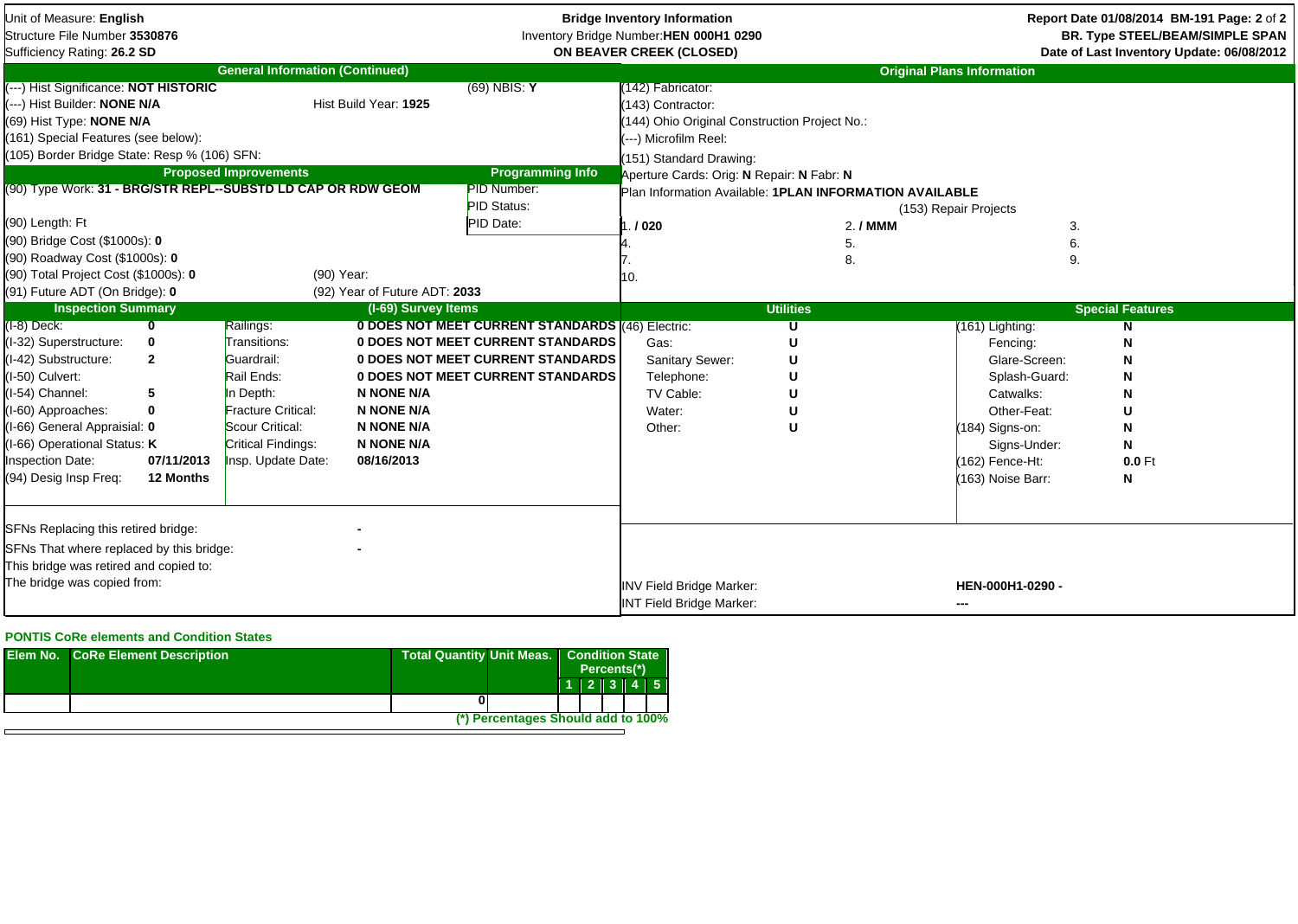## STATE OF OHIO DEPARTMENT OF TRANSPORTATION **BRIDGE INSPECTION REPORT**

BR-86 REV 02-95

| 3<br>$5 \mid 3 \mid 0 \mid 8 \mid 7 \mid 6$<br><b>Structure File Number</b> | Bridge Number HEN 000H1 0290<br><b>ROUTE</b>                                   |                | Date Built 07/01/1925 - 1975<br><b>RICHFIELD TWP</b><br>UNIT                                                                                                                                          |                         |
|-----------------------------------------------------------------------------|--------------------------------------------------------------------------------|----------------|-------------------------------------------------------------------------------------------------------------------------------------------------------------------------------------------------------|-------------------------|
| District 02 Bridge Type <b>STEEL/BEAM/SIMPLE SPAN</b>                       |                                                                                |                | <b>15 BEAVER CREEK (CLOSED)</b><br><b>HEN</b><br><b>Type Service</b><br>$\mathbf{1}$                                                                                                                  |                         |
| <b>DECK</b>                                                                 | Out/Out 15.8                                                                   |                | $THCK = 0.0$                                                                                                                                                                                          |                         |
| 1. Floor                                                                    | 3-TIMBER PLANK 8                                                               |                | 2. Wearing Surface<br>7-TIMBER 41                                                                                                                                                                     |                         |
|                                                                             | N-NONE                                                                         |                | $W.S.$ Date $=$                                                                                                                                                                                       |                         |
| 3. Curbs, Sidewalks, Walkways                                               | N-NONE<br>$\overline{9}$                                                       |                | 4. Median<br>42                                                                                                                                                                                       |                         |
|                                                                             |                                                                                | 3              |                                                                                                                                                                                                       | $\overline{4}$          |
| 5. Railing                                                                  | 0-OTHER 10                                                                     |                | 6. Drainage<br>1-OVER THE SIDE (W/O DRI<br>43                                                                                                                                                         |                         |
| 7. Expansion Joints                                                         | N-NONE 11                                                                      |                | 8. Summary<br>44                                                                                                                                                                                      | $\mathbf 0$             |
| <b>SUPERSTRUCTURE</b>                                                       | MAX.SPAN=30                                                                    |                |                                                                                                                                                                                                       |                         |
| 9. Alignment                                                                |                                                                                | 4              | 10. Beams/Girders/Slab<br>1-ROLLED STEEL                                                                                                                                                              | $\overline{4}$          |
|                                                                             | 12<br>TOT.LGTH=31                                                              |                | 45                                                                                                                                                                                                    |                         |
| 11. Diaphragms or Crossframes                                               | 13                                                                             |                | 12. Joists/Stringers<br>46                                                                                                                                                                            |                         |
|                                                                             |                                                                                |                |                                                                                                                                                                                                       |                         |
| 13. Floor Beams                                                             | 14                                                                             |                | 14. Floor Beam Connections<br>47                                                                                                                                                                      |                         |
|                                                                             |                                                                                |                |                                                                                                                                                                                                       |                         |
| 15. Verticals                                                               | 15                                                                             |                | 16. Diagonals<br>48                                                                                                                                                                                   |                         |
| 17. End Posts                                                               |                                                                                |                | 18. Top Chord                                                                                                                                                                                         |                         |
|                                                                             | 16                                                                             |                | 49                                                                                                                                                                                                    |                         |
| 19. Lower Chord                                                             | 17                                                                             |                | 20. Lower Lateral Bracing<br>50                                                                                                                                                                       |                         |
|                                                                             |                                                                                |                |                                                                                                                                                                                                       |                         |
| 21. Top Lateral Bracing                                                     | 18                                                                             |                | 22. Sway Bracing<br>51                                                                                                                                                                                |                         |
|                                                                             |                                                                                |                | 3-SLIDING (BRONZE)                                                                                                                                                                                    | $\overline{4}$          |
| 23. Portals                                                                 | 19                                                                             |                | N-NONE 52<br>24. Bearing Devices                                                                                                                                                                      |                         |
|                                                                             |                                                                                |                |                                                                                                                                                                                                       |                         |
| 25. Arch                                                                    | 20                                                                             |                | 26. Arch Columns or Hangers<br>53<br>$TYPE = 0 - OTHER$                                                                                                                                               |                         |
| 27. Spandrel Walls                                                          |                                                                                |                | 28. Protective Coating System<br>$DATA = 01/01/1925$                                                                                                                                                  | 0                       |
|                                                                             | 21                                                                             |                | 54                                                                                                                                                                                                    |                         |
| 29. Pins/Hangers/Hinges                                                     | 22                                                                             |                | 30. Fatigue Prone Connections<br>55                                                                                                                                                                   |                         |
|                                                                             |                                                                                |                |                                                                                                                                                                                                       |                         |
| 31. Live Load Response                                                      | 23                                                                             |                | 32. Summary<br>56                                                                                                                                                                                     | 0                       |
| <b>SUBSTRUCTURE</b>                                                         | 7-STEEL AND CONCRETE                                                           |                | PIERS=0<br>$SPANS = 1$                                                                                                                                                                                |                         |
| 33. Abutments                                                               | 7-STEEL AND CONCRETE 24                                                        | 4              | 34. Abutment Seats<br>57                                                                                                                                                                              | $\overline{\mathbf{4}}$ |
|                                                                             |                                                                                |                |                                                                                                                                                                                                       |                         |
| 35. Piers                                                                   | $\mathsf{TYPE} = \mathsf{N}\text{-}\mathsf{NONE}$ 25                           |                | 36. Pier Seats<br>58                                                                                                                                                                                  |                         |
|                                                                             |                                                                                | 3              | ABUTMENT:= UNKNOWN / UNKNOWN                                                                                                                                                                          | $\overline{2}$          |
| 37. Backwalls                                                               | 26                                                                             |                | 38. Wingwalls<br>59                                                                                                                                                                                   |                         |
| 39. Fenders and Dolphins                                                    |                                                                                |                | -1<br>40. Scour<br>5-STABLE: SCOUR WITHIN L 60                                                                                                                                                        | $\overline{c}$          |
|                                                                             | 27                                                                             |                |                                                                                                                                                                                                       |                         |
| 41. Slope Protection                                                        | N-NONE 28                                                                      |                | 42. Summary<br>DIVE DT=N/A<br>62                                                                                                                                                                      | $\sqrt{2}$              |
| <b>CULVERTS</b>                                                             |                                                                                |                |                                                                                                                                                                                                       |                         |
| 43. General                                                                 | 29                                                                             |                | 44. Alignment<br>63                                                                                                                                                                                   |                         |
|                                                                             |                                                                                |                |                                                                                                                                                                                                       |                         |
| 45. Shape                                                                   | 30                                                                             |                | 46. Seams<br>64                                                                                                                                                                                       |                         |
|                                                                             |                                                                                |                |                                                                                                                                                                                                       |                         |
| 47. Headwalls or Endwalls                                                   | 31                                                                             |                | 48. Scour<br>65                                                                                                                                                                                       |                         |
|                                                                             |                                                                                |                |                                                                                                                                                                                                       |                         |
| 49.                                                                         | 32                                                                             |                | 50. Summary<br>66                                                                                                                                                                                     |                         |
| <b>CHANNEL</b>                                                              |                                                                                | $\overline{2}$ | 0-OTHER-GRASS, BUSHES & TREES                                                                                                                                                                         | $\overline{\mathbf{c}}$ |
| 51. Alignment                                                               | 33                                                                             |                | 52. Protection<br>67                                                                                                                                                                                  |                         |
| 53. Waterway Adequacy                                                       | 34                                                                             | 2              | 54. Summary<br>68                                                                                                                                                                                     | 5                       |
| <b>APPROACHES</b>                                                           |                                                                                |                |                                                                                                                                                                                                       |                         |
| 55. Pavement                                                                | 4-GRAVEL 35                                                                    | 4              | 56. Approach Slabs<br>69                                                                                                                                                                              |                         |
|                                                                             |                                                                                |                |                                                                                                                                                                                                       |                         |
| 57. Guardrail                                                               | N-NONE 36                                                                      |                | 58. Relief Joints<br>70                                                                                                                                                                               |                         |
|                                                                             |                                                                                | 4              |                                                                                                                                                                                                       | 0                       |
| 59. Embankment                                                              | <b>BRDG.WIDTH=15.8 37</b>                                                      |                | 60. Summary<br>PCT.LEGAL=0<br>71                                                                                                                                                                      |                         |
| <b>GENERAL</b>                                                              |                                                                                |                | ROUTINE.RESP: 3-COUNTY                                                                                                                                                                                |                         |
| 61. Navigation Lights                                                       | 38                                                                             |                | MAINT.RESP: 3-COUNTY<br>62. Warning Signs<br>72                                                                                                                                                       | $\mathbf{1}$            |
|                                                                             | <b>MVC ON=9999</b><br>UND=0000                                                 |                |                                                                                                                                                                                                       |                         |
| 63. Sign Supports                                                           | 39                                                                             |                | 64. Utilities<br>73<br>COND:                                                                                                                                                                          | STAT                    |
|                                                                             |                                                                                | N              | 0                                                                                                                                                                                                     | ΙK                      |
| 65. Vertical Clearance                                                      | 40                                                                             |                | 66. General Appraisal & Operational Status<br>74                                                                                                                                                      |                         |
| 67. INSPECTED BY                                                            |                                                                                |                | 68. REVIEWED BY                                                                                                                                                                                       |                         |
|                                                                             | S<br>К                                                                         |                | $\overline{2}$<br>$\overline{2}$<br>S<br>6<br>8<br>Т<br>$\mathbf{1}$                                                                                                                                  |                         |
| SIGNED                                                                      | <b>78 INITIALS</b><br>76 PE                                                    |                | 83 INITIALS<br>SIGNED<br>81 PE                                                                                                                                                                        |                         |
| DOT 2852                                                                    |                                                                                |                |                                                                                                                                                                                                       |                         |
| DECK AREA 495                                                               | $\mathbf{3}$<br>$\mathbf{1}$<br>$\mathbf{1}$<br>0<br>7<br>$\mathbf{1}$<br>Date |                | $\overline{2}$<br>$\mathsf{O}\xspace$<br>$\boldsymbol{0}$<br>${\sf N}$<br>$\vert N \vert$<br>$\mathbf{3}$<br>$\bf{0}$<br>$\overline{0}$<br>N<br>$\mathbf{1}$<br>$\overline{N}$<br>7<br>0<br>1<br>Date |                         |
|                                                                             | 91<br>86                                                                       |                | 105<br>69 Survey<br>92<br>99<br>100                                                                                                                                                                   |                         |